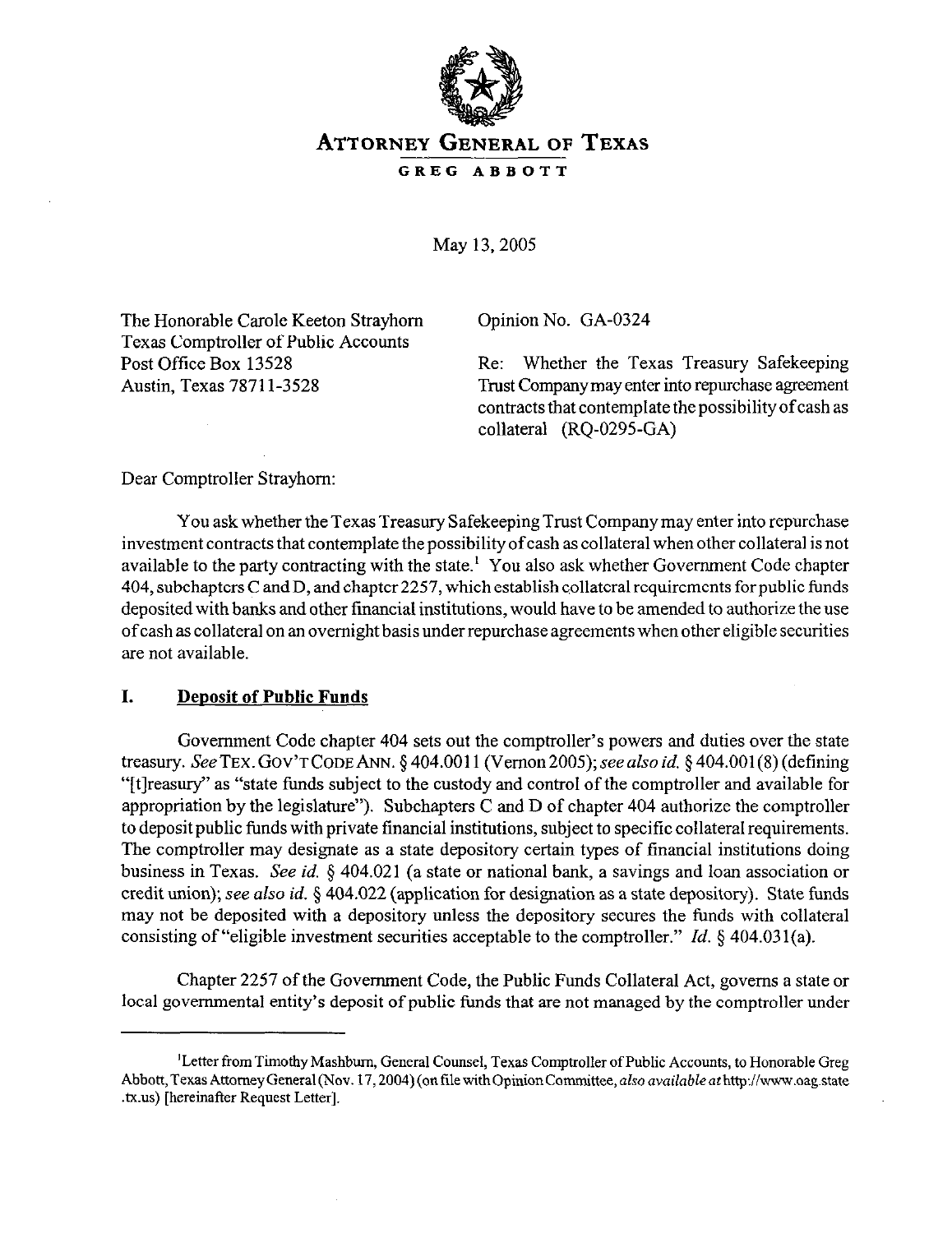chapter 404. See *id.* 9 2257.002(3) (Vernon 2000). Chapter 2257 authorizes these public entities to deposit public funds with an eligible institution, requiring such deposits to be secured "by eligible security to the extent and in the manner required by this chapter." *Id. 5* 2257.021; see also *id.*  5 2257.002(4) (defining "eligible security").

### **II. Texas Treasury Safekeepine Trust Company**

Chapter 404 of the Government Code authorizes the comptroller to invest public funds as well as to deposit them with depository institutions. "State funds not deposited in state depositories shall be invested by the comptroller" in the investments expressly enumerated in Government Code section 404.024(b). *Id.* § 404.024(a)-(b) (Vernon 2005). The comptroller may also invest funds held by the Texas Treasury Safekeeping Trust Company ("TTSTC'or the "trust company"), a specialpurpose trust company incorporated by the comptroller pursuant to chapter 404, subchapter G. See *id.* § 404.102(a). TTSTC provides "a means for the comptroller to obtain direct access to services provided by the Federal Reserve System and to enable the comptroller to manage, disburse, transfer, safekeep, and invest funds and securities more efficiently and economically by using established and reasonable financial practices, including the pooling of funds." *Id.* 

The comptroller is the "sole officer, director, and shareholder of the trust company." *Id.*  5 404.104(a). She "maydeposit funds and securities with the trust company to achieve its purpose." *Id.* § 404.102(a). TTSTC may "receive, transfer, and disburse money and securities as provided by statute or belonging to the state, agencies and local political subdivisions of the state," as well as certain other entities created on behalf of the state, a state agency, or a political subdivision of the state. *Id.* 5 404.103(a). Funds held by the trust company "shall be invested in obligations authorized by law for the investment of funds held and managed by the comptroller." *Id. 5 404.106(b). But see id.* § 404.106(c) (rule for investing specific funds held by trust company for a particular participant).

TTSTC also manages and invests funds of the Texas Local Government Investment Pool' ("TexPool"), a public funds investment pool organized under the Interlocal Cooperation Act, Govermnent Code chapter 791, and the Public Funds Investment Act, chapter 2256 of the Government Code. See *id.* \$5 791.003(3)(L), .Ol l(a) (Vernon 2004); 2256.002(6) (Vernon 2000) (defining "investment pool"),  $2256.003(a)(4)$  (Vernon 2000) (investment authority of investment pool); see also Tex. Att'y Gen. Op. No. JC-0359 (2001) at 1 (organization of TexPool). "With respect to specific funds held by the trust company for a particular participant," TTSTC "has the same investment authority as that participant for those specific funds." TEX. GOV'T CODE ANN. \$404.106(c) (Vernon 2005).

## **III. Repurchase Agreements**

Under chapter 404, the comptroller may invest state funds not placed in state depositories in "direct security repurchase agreements," among other investments. See *id.* § 404.024(a)-(b). A "direct security repurchase agreement" is

*'Id.* at *1*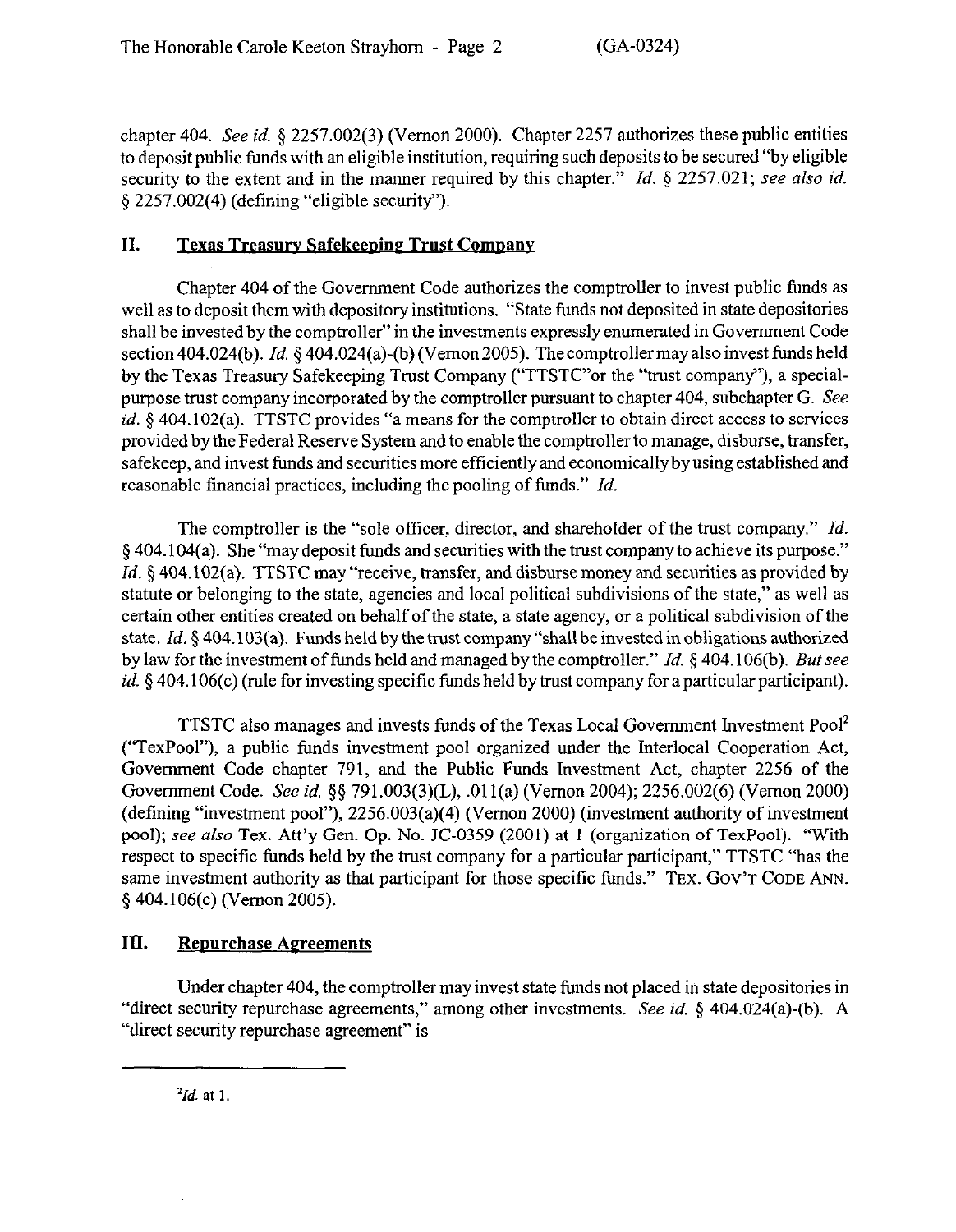an agreement under which the state buys, holds for a specified time, and then sells back any of the following securities, obligations, or participation certificates:

(A) United States government securities;

(B) direct obligations of or obligations the principal and interest of which are guaranteed by the United States; or

(C) direct obligations of or obligations guaranteed by agencies or instrumentalities of the United States government.

*Id.* § 404.001(3). Thus, state funds held by TTSTC may be invested in direct security repurchase agreements. See *id. 5* 404.106(b).

A repurchase agreement, although in the form of a sale, is essentially a short-term collateralized loan. See Sec. & Exch. Comm'n v. Miller, 495 F. Supp. 465, 467 (S.D.N.Y. 1980); see *alsoIn re Legel, BraswellGov't Sec. Corp., 648* F.2d 321,325 (5th Cir. 1981). The transactions are structured as sales and repurchases rather than straight loans because certain regulations of the Federal Reserve Bank treat repurchase agreements differently from ordinary loans and because there are various legal obstacles to using ordinary collateralized *loans. See Miller, 495* F. Supp. at 467. Two agreements are made simultaneously: (1) the "borrower" agrees to sell and the "lender" to buy specified securities at a specified price, and (2) the "borrower" agrees to buy and the "lender" to sell at a specific future date the same securities for the same price plus interest. See *id.* In the initial agreement, the lender purchases securities from the borrower and, in the second agreement, the lender resells these securities to the borrower. In the repurchase agreements you describe, TTSTC is the lender, purchasing securities with funds on hand. The borrower, or "counterparty," as you term the borrower, is a "large money-center bank"' doing business in Texas or a primary government securities dealer.<sup>4</sup> See Request Letter, *supra* note 1, at 2; see also TEX. GOV'T CODE ANN.  $§$  2256.011(a)(4) (Vernon 2000) (repurchase agreement under section 2256.011 must be "placed through a primary government securities dealer, as defined by the Federal Reserve, or a financial institution doing business in this state"). Excess funds invested in overnight repurchase agreements are expected to earn more interest than the same amount deposited in a bank account. See Request Letter, supra note 1, at 1.

<sup>&</sup>lt;sup>3</sup>A "money center bank" is a "large bank in a major financial center which borrows from and lends to governments, corporations, and other banks, rather than consumers." See InvestorWords.com at http://www.investorwords .com/3102/money\_center\_bank.html (last visited Mar. 2, 2005); see also IX OXFORD **ENGLISH DICTIONARY 994 (2d ed.** 1989) (a money-center bank is "a place of pre-eminent importance in the financial affairs of a region or country; spec. New York").

<sup>&#</sup>x27;A primary government securities dealer is "a tirm with which the Federal Reserve conducts its open market operations." 5 C.F.R. \$ 6801.102(f) (2005).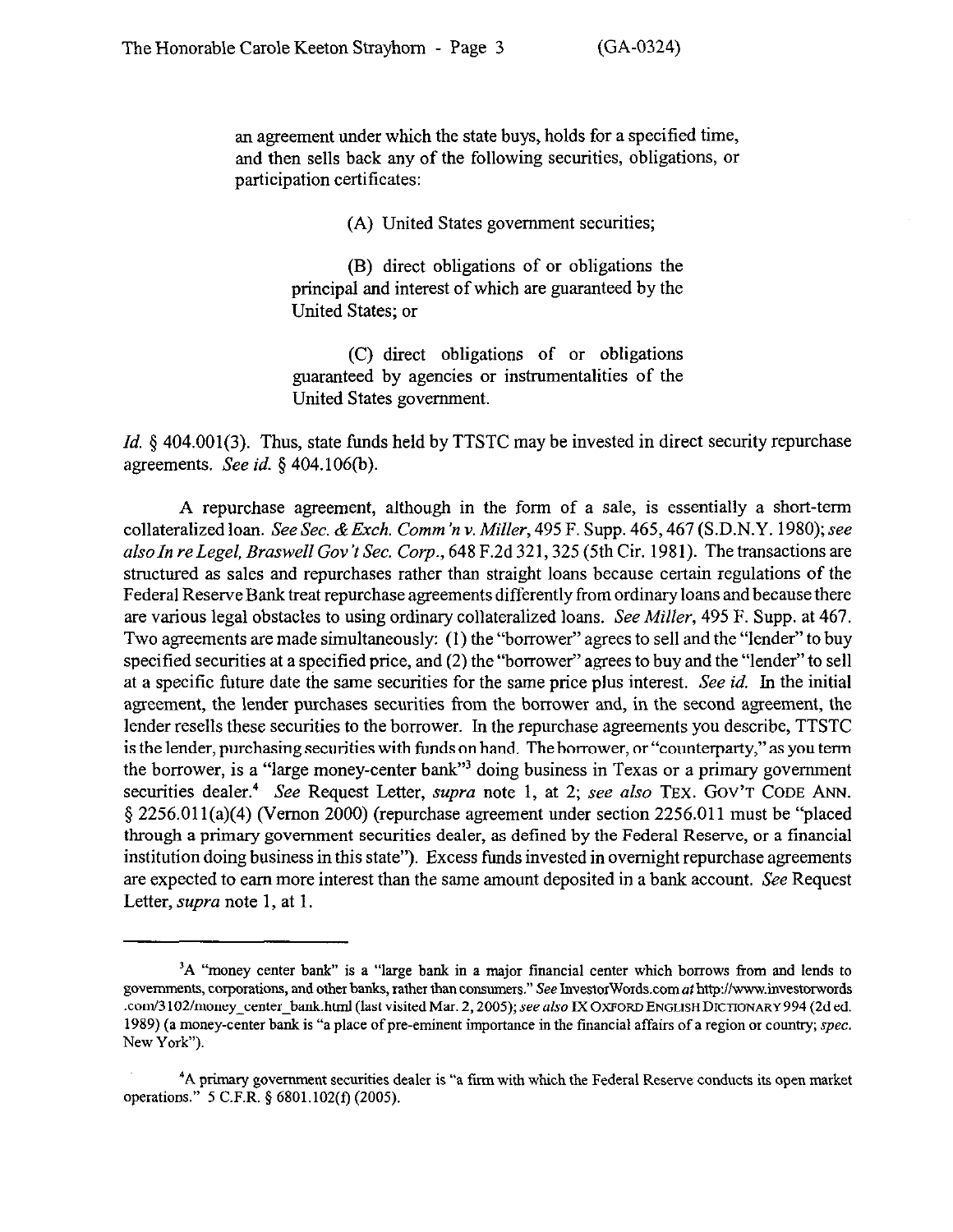TTSTC may also invest TexPool funds in repurchase agreements as authorized by chapter 2256. See **TEX. GOV'T CODE** ANN. 5 404.106(c) (Vernon 2005) (where TTSTC holds specific funds for a particular participant, it has the same investment authority as the participant for those specific funds). "[A]n investment pool acting on behalf of two or more local governments, state agencies, or a combination of those entities" may invest its funds and funds under its control in investments authorized by the Public Funds Investment Act, Government Code chapter 2256. *Id.*  5 2256.003(a)(4) (Vernon 2000); see *id.* \$9 2256.001 (short title); .003(a) (investment authority of governmental entities). Chapter 2256 authorizes public entities to invest in "[a] fully collateralized repurchase agreement" if it

(1) has a defined termination date;

(2) is secured by obligations described by Section 2256.009(a)(l); and

(3) requires the securities being purchased by the entity to be pledged to the entity, held in the entity's name, and deposited at the time the investment is made with the entity or with a third party selected and approved by the entity; and

(4) is placed through a primary government securities dealer, as defined by the Federal Reserve, or a financial institution doing business in this state.

*Id.* § 2256.011(a). Pursuant to section 2256.011(a)(2) above, the repurchase agreement must be secured by "obligations, including letters of credit, of the United States or its agencies and instrumentalities." *Id.* § 2256.009(a)(1) (Vernon Supp. 2004-05); see also *id.* § 2256.009(b) (investments not authorized by section 2256.009).

You state that the repurchase agreement countetparty keeps the securities that are bought and sold under repurchase agreements at a custodian bank, usually a large money-center bank located in New York City. See Request Letter, supra note 1, at 2. "In many cases, the repurchase agreement counterparty will keep billions of dollars in securities at the custodian" to serve as collateral for money lent to it by entities like TTSTC. See *id.* With respect to the overnight repurchase agreements you inquire about, you explain that the counterparty will notify the custodian bank, usually by mid-day, of all its repurchase agreements for that night. See *id.* The custodian bank allocates on its books the counterparty's securities to TTSTC and other repurchase agreement lenders for the term of the agreement, usually for that night. See *id. In* some cases, the counterparty's securities at the custodial bank are insufficient to cover all of its repurchase agreements for a particular evening. See *id.* Usually this occurs late in the day, when the counterparty does not have time to buy more securities or move securities to the custodian bank from another location. Under these circumstances, it is customary in the banking industry for the lender under a repurchase agreement to accept cash as part security for its loan, See *id.*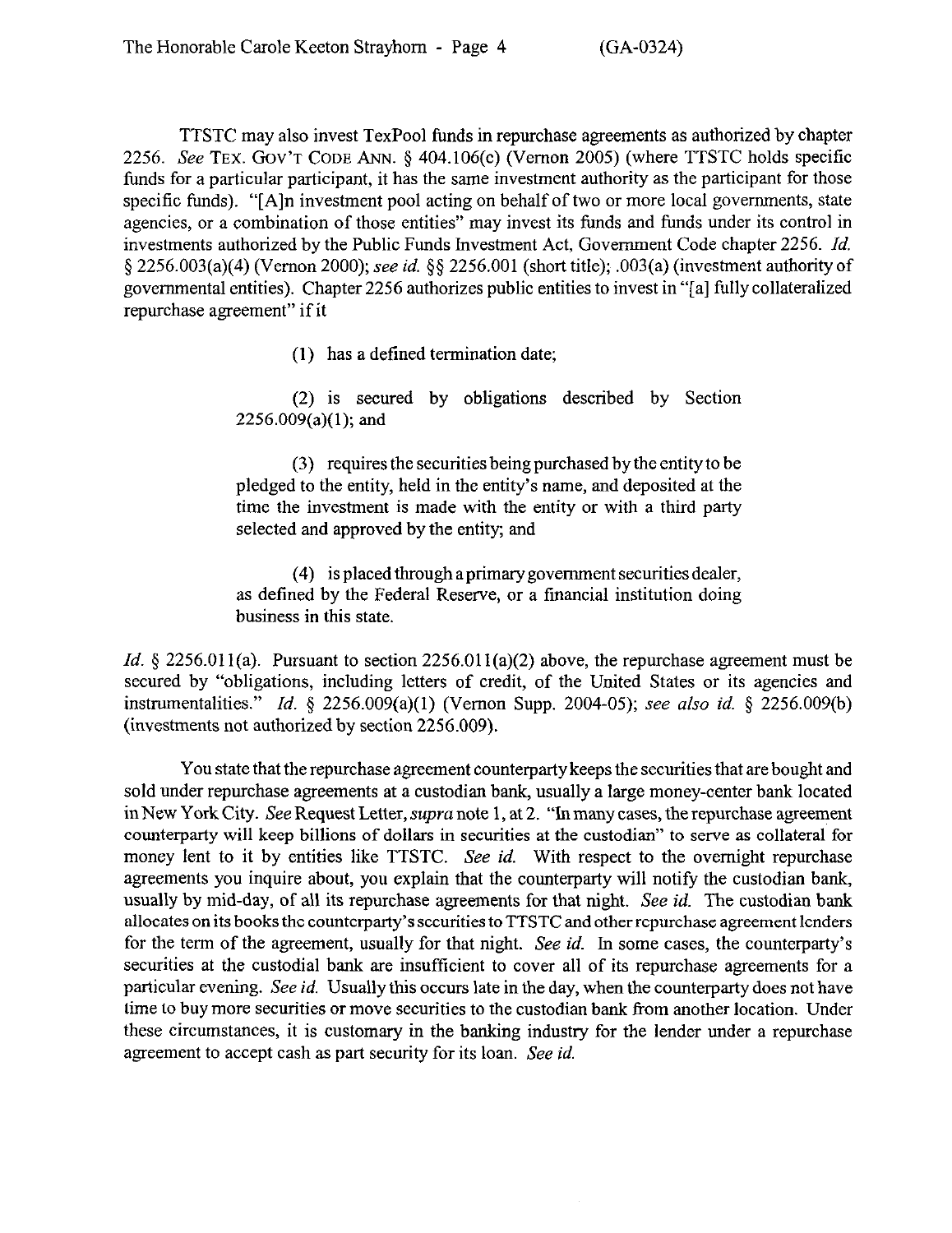### **IV. Questions**

You wish to know whether TTSTC as lender may accept cash as part security for its loan of funds under a repurchase agreement. You state that your inquiry concerns a repurchase agreement that permits cash to be "a substituted eligible security" if  $(1)$  cash is used only when other eligible securities are not available, and (2) there is no diminution of yield resulting from this substitution. See *id.* at 5. We paraphrase your questions as follows:

- 1. If the custodian holds cash for the benefit of the buyer (because U.S. Treasury securities or agency securities are not available), is it necessary for such cash to be secured by collateral pursuant to Government Code chapter 404, subchapters C and D, and chapter 2257?
- 2. May the repurchase agreement contemplate the possibility that cash could be one of the eligible securities allocated to the repurchase agreement?
- 3. Would amendments to Government Code chapter 404, subchapters C and D, and chapter 2257, which require specific kinds of collateral for the deposit of public funds, be necessary to authorize the use of cash as collateral on an overnight basis under repurchase agreements?

See Request Letter, supra note 1, at 1, 3.

Your first question assumes that the custodian bank may hold cash as collateral for a repurchase agreement in which TTSTC has invested. Your second question asks whether you have correctly assumed that the custodian bank may hold cash as collateral for a repurchase agreement in which TTSTC has invested; in essence, whether the premise underlying your first question is correct. Because your first question is premised on a particular answer to the second, we will begin by addressing your second question.

## **V.** May **TTSTC** Invest in a Repurchase Agreement under Which Cash Could Be an **Eligible Securitv?**

In construing statutes, the courts seek to determine and give effect to the legislature's intent. *See City of San Antonio v. City of Boerne,* 111 S.W.3d 22,25 (Tex. 2003); *State v. Gonzalez, 82*  S.W.3d *322,327* (Tex. *2002); see also Am. Home Prods. Corp. v. Clark, 38* S.W.3d 92, 95 (Tex. 2000). A court will look first to the "plain and common meaning of the statute's words." City of *San Antonio,* 111 S.W.3d at 25. If a statute's meaning is unambiguous, a court will generally interpret the statute according to its plain meaning. *Id.* 

Government Code sections 404.024 and 2256.011 do not expressly include cash as an eligible security. Section 404.024 authorizes the comptroller to invest state funds in "direct security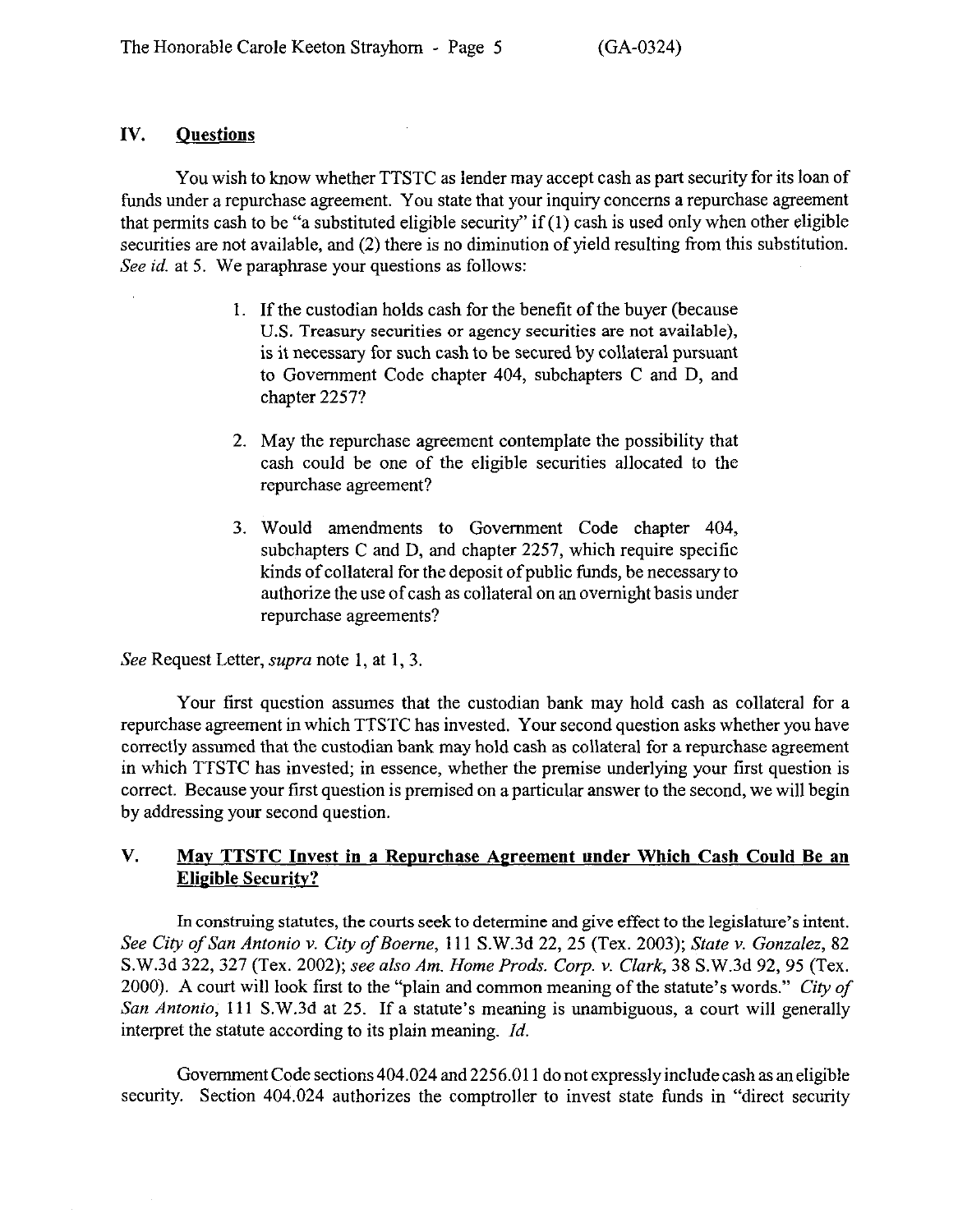repurchase agreements," in which the following securities may be collateral for the loan of state funds:

(A) United States government securities;

(B) direct obligations of or obligations the principal and interest of which are guaranteed by the United States; or

(C) direct obligations of or obligations guaranteed by agencies or instrumentalities of the United States government.

TEX. GOV'T CODE ANN.  $\S$  404.001(3) (Vernon 2005). Repurchase agreements that section 2256.011 authorizes for TexPool must be secured by "obligations, including letters of credit, of the United States or its agencies and instrumentalities." *Id. 5* 2256.009(a)(l) (Vernon Supp. 2004-05); see *id.*  § 2256.011(b) (Vernon 2000). Neither provision authorizes cash as security for the repurchase agreements in which TTSTC may invest state fimds and TexPool funds. See *generally Stewart Y. Selder*, 473 S.W.2d 3, 8-9 (Tex. 1971) (the ordinary meaning of "cash" in a will includes checks and demand deposits in banks as well as coins and paper money).

You note that the relevant statutes do not expressly include cash as an eligible security for a repurchase agreement. Request Letter, supra note 1, at 4. You further state that you do not believe this omission was intended to prohibit using cash as security under the circumstances you describe and that "[o]n its face, the purpose of listing the securities was to limit the universe of eligible securities to risk-free and highly liquid securities." *Id. You* state that there is no risk associated with holding cash, other than lost purchasing power if it is not earning income, and for that reason you question whether the legislature necessarily intended to exclude cash from serving as collateral under a direct security repurchase agreement. See *id.* 

Your suggested reading of Government Code sections 404.001(3) and 2256.009(a)(l) overlooks the rule of statutory construction requiring us to find the legislature's intent in the plain, unambiguous language of the statute. *City of San Antonio,* 111 S.W.3d at 25. We cannot insert additional words into a statutory provision unless it is necessary to give effect to the clear legislative intent. *See Hunter v. Fort Worth Capital Corp., 620* S.W.2d 547, 552 (Tex. 1981).

The legislature has moreover expressly authorized securities lending programs under chapters 404 and 2256 that permit cash to be used as a security. Section 404.024(1) authorizes the comptroller to establish a securities lending program under which the loan must be lily secured with *"cash,*  obligations, or a combination of *cash* and obligations." TEX. GOV'T CODE ANN. § 404.024(I) (Vernon 2005) (emphasis added). Government Code section 2256.0115 provides for a securities lending program that requires a loan to be secured by pledged securities, pledged irrevocable letters of credit, or cash invested in accordance with specific sections of chapter 2256 that authorize (1) investment in obligations of or guaranteed by governmental entities, (2) commercial paper, (3) mutual funds, and (4) investment pools. See *id.* § 2256.0115 (Vernon Supp. 2004-05); see also *id.* \$5 2256.009 (Vernon Supp. 2004-05), 2256.013, .014, ,016 (Vernon 2000).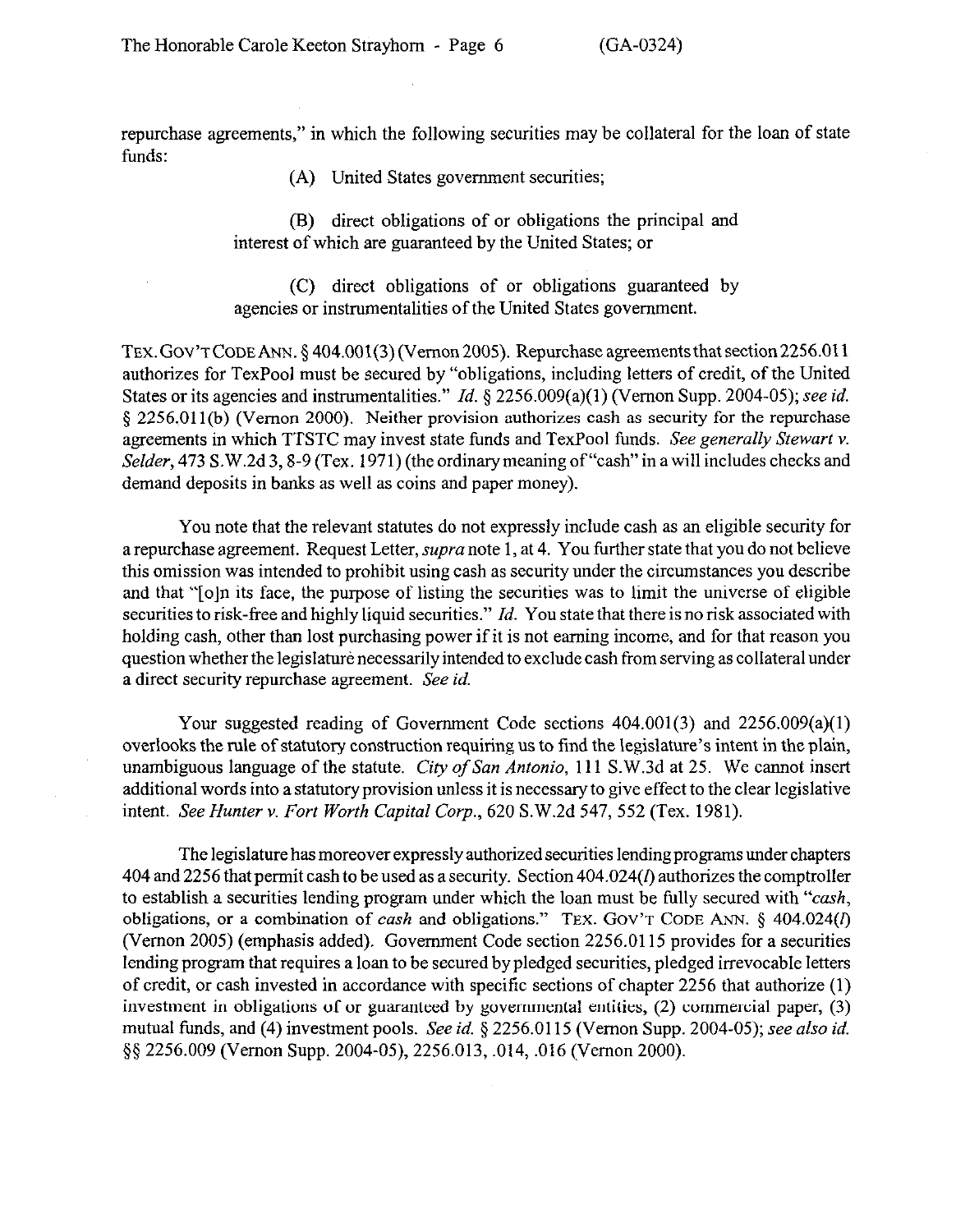These securities lending provisions show that the legislature expressly authorizes the use of cash as security when it intends to do so. See *MiNer Y. Keyser, 90* S.W.3d 712,719 (Tex. 2002). Government Code section 2256.0115 moreover restricts the use of cash as security, limiting it to cash invested under specific provisions of chapter 2256. When the legislature has used a term in one section of a statute and excluded it in another, a court will not imply the term where it has been excluded. *SeeMeritorAuto., Inc.* v. *Rum Leasing Co., 44* S.W.3d 86,90 (Tex. 2001) (citing *Smith v. Baldwin,* 611 S.W.2d 611, 616 (Tex. 1980)); Tex. Att'y Gen. Op. No. GA-0209 (2004) at 4; see also *Jones* v. *Fowler,* 969 S.W.2d 429,432 (Tex. 1998) (legislative intent is determined from the entire act and not merely isolated portions). Given that sections  $404.024(1)$  and  $2256.0115$  expressly authorize and limit the use of cash as security, it is not reasonable to read sections 404.024(a) and 2256.011 as impliedlyauthorizing TTSTC to accept cash as collateral inrepurchase agreements. We conclude that TTSTC may not invest in a repurchase agreement under which cash could be an eligible security.

## **VI. Additional Questions**

You first asked whether cash that the custodian holds for the benefit of the buyer because U.S. Treasury securities or agency securities are not available must be secured by collateral. Given our conclusion that TTSTC lacks authority to invest in a repurchase agreement under which cash could be an eligible security, we need not answer this question.

You also asked whether amendments to Government Code chapter 404, subchapters C and D, and chapter 2257, related to the collateral required to secure a deposit of public funds, would be necessary to authorize the use of cash as collateral under repurchase agreements. As we have indicated, the existing statutes do not provide this authority to the comptroller in managing the assets of TTSTC. It is for the legislature to decide whether it wishes to authorize TTSTC to invest in repurchase agreements partially secured by cash as collateral, and if so, how such legislation should be written. Accordingly, we do not address this question.